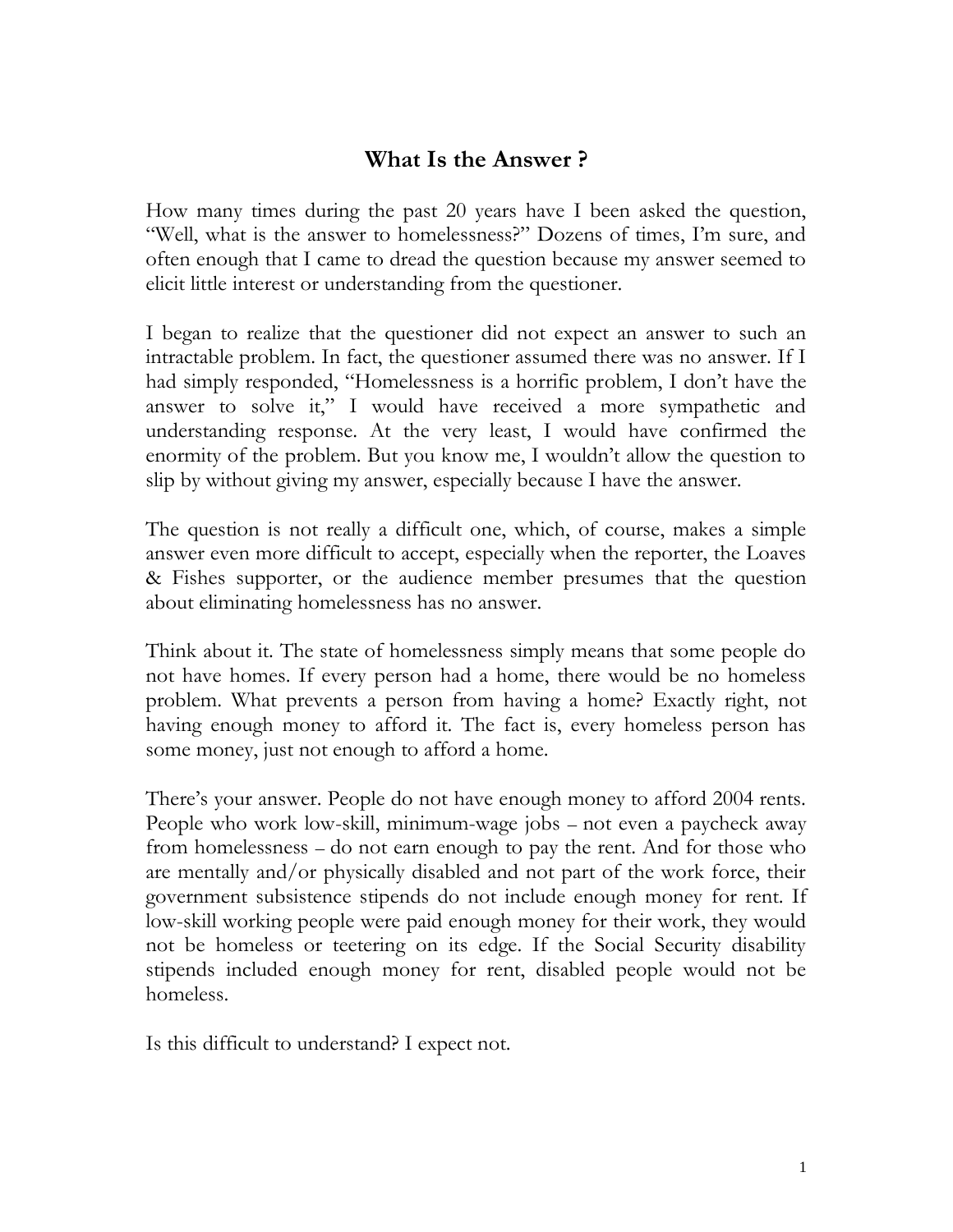If a free market economy will not pay low-skill working people enough to live in homes, then it falls to government to subsidize business by providing truly affordable housing, which means that no more than 35% of a worker's income should be spent for rent. In a 2004 California minimum-wage economy, this means \$400 a month rent, including utilities.

The answer to homelessness is simple enough: (1) set wages high enough to include payment for housing; (2) guarantee and provide affordable housing; or (3) both (1) and (2).

You ask, why don't free market employers pay low-skill workers enough to afford housing? Their answer is always the same: business will not make a profit if workers are paid more. No profit, no business. It is the use of this profit argument time and again that persuades government not to raise the minimum wage. Today's headlines make this very point: "Minimum wage boost vetoed: Governor says increase to \$7.75 an hour would hurt businesses and cost jobs."

Take a look at the profit argument from the perspective of a low-skilled, minimum-wage worker, a person always on the edge of homelessness. The conclusion seems inescapable: the viability of business depends on my being grossly underpaid, and my inability to afford housing supports the free market economy. In other words, homelessness subsidizes business profits.

Obviously, government at every level supports the profit argument used by business to prevent increases in the minimum wage, because the current shortfall in wages, not large enough to pay for housing, is \$3.25 an hour – or 33%. Since government won't permit wage increases, why will they not subsidize business by providing affordable housing?

Dear reader, this answer is not a pleasant one. Local government – not unlike business profit employers – considers minimum-wage working people to be relatively worthless. Truth be told, such people are considered to be a drag on the local economy, a negative influence on a desirable quality of life for the rest of the community, and insatiable consumers of social services.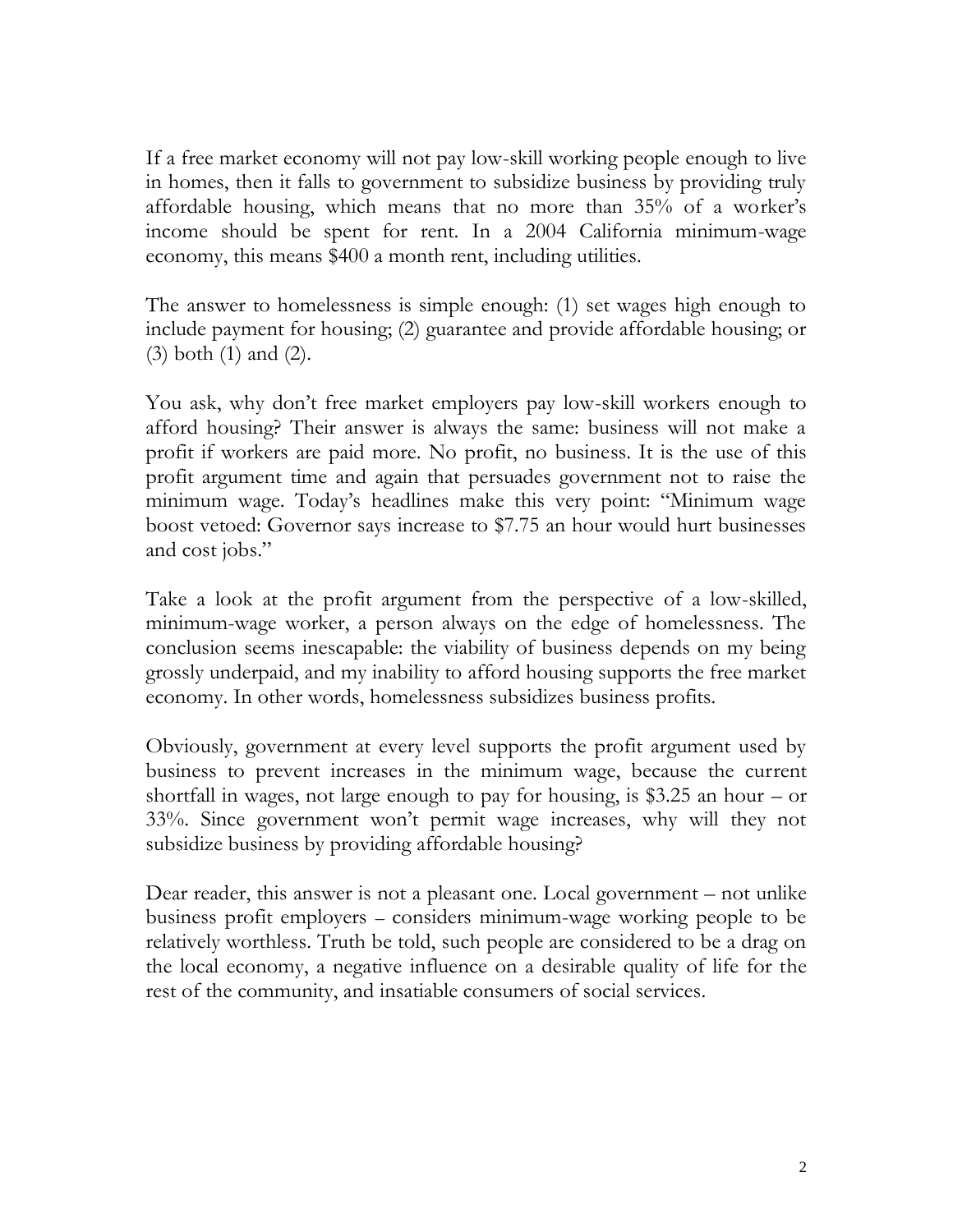Does this sound harsh and unfairly critical of local government? Yes, I'm sure it does. Is it true? Let me assure you, it is. Permit me to qualify; it is true here in the capital city of the state of California.

Understandably, no local elected government official talks publicly about these harsh realities. There is no need to talk; their policies say it all. Some examples: many hundreds of affordable housing units were razed in the downtown area to lay the groundwork for a more desirable major league highrise future; its own housing agency was forbidden to bring low-cost housing proposals forward for consideration; NIMBYism has been deliberately fostered in order to bury housing advocates and nonprofit developers; zoning codes were used to impede the development of affordable housing; and punitive special-use permits mandated astronomically expensive building requirements for midtown low-income housing.

Dare I describe such policies as "cleansing"?

The bottom line for these elected leaders seems to be that people who have money are deemed to be moral and worthy citizens, and those who do not are immoral and unworthy, and worse yet, unwelcome. This view is antithetical to and a corruption of our cultural Judeo-Christian religious heritage, which holds that because God created each person in His own image and likeness, that person is not only good in the eyes of his Creator but also the recipient of His unconditional love.

Despite the inhumanity of such policies, I do not believe they constitute the social injustice that requires people to be homeless. The social injustice, as I see it, is the paltry sum of \$3.25 an hour, which represents the difference between housing and homelessness. It is exactly this differential which our economic system deems necessary to guarantee business its profit. As a community, we cannot afford the human suffering caused by this social injustice of deliberately underpaying low-skill minimum-wage workers.

Deep down within us, we know homelessness is not right. We know business and government should do better for the low-skill, low-income members of our community, but what? I submit that adding \$3.25 an hour to the current minimum wage is the first step in putting our money on the side of our good intentions. The minimum wage should be the moral touchstone for our